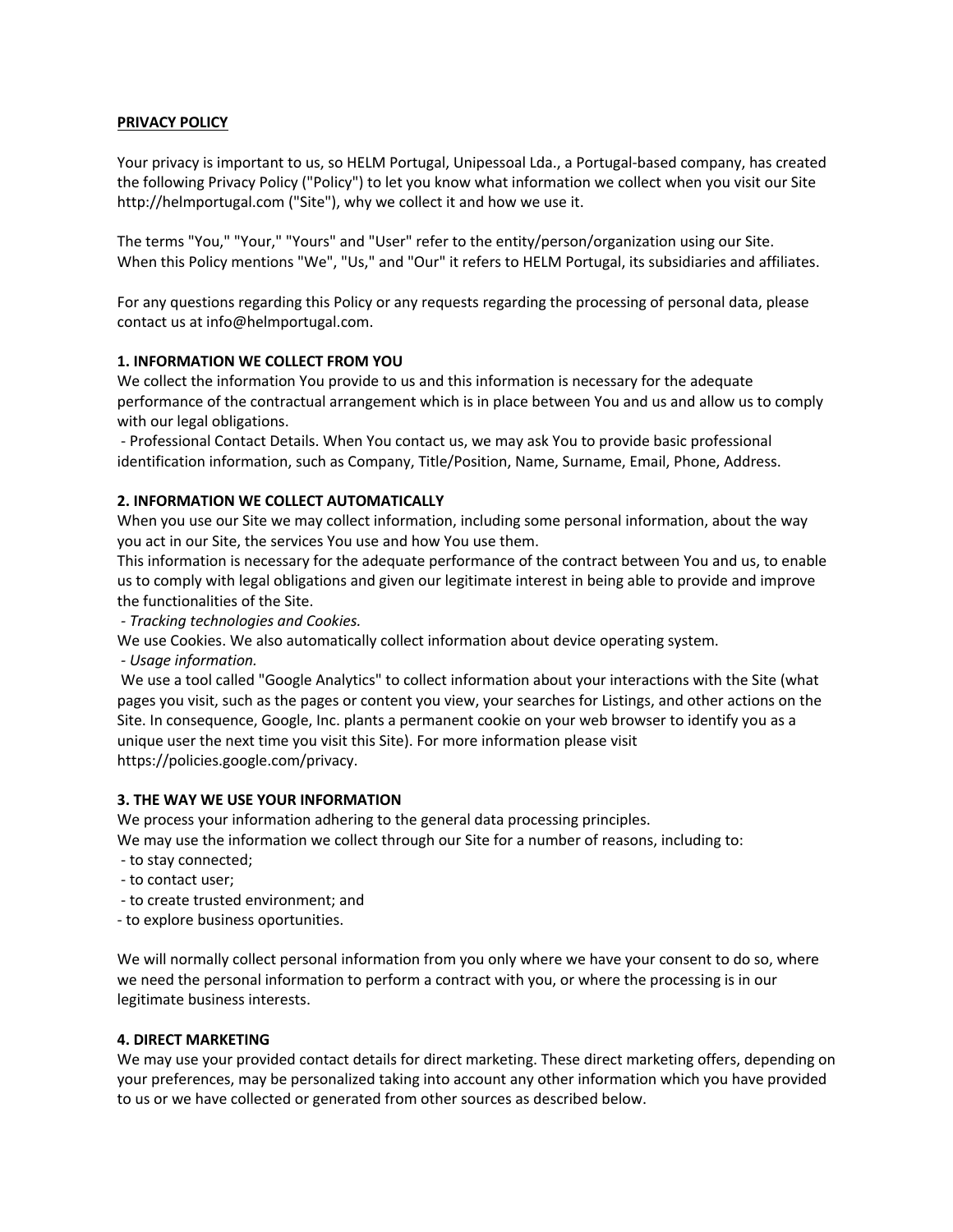If you wish to withdraw the consent for direct marketing, and refuse to receive information from us, you may exercise such option at any time you wish by sending an email to info@helmportugal.com.

# **5. COOKIES**

Cookies are small text files stored by your browser on your computer when you visit our Site. We use cookies to improve our Site and make it easier to use. Cookies permit us to recognize users and avoid repetitive requests for the same information.

Please check our Cookie Policy to find more information about cookies we use.

You may find more information about how to delete cookies, as well as the other useful information related to the use of the cookies, on the website http://www.allaboutcookies.org.

# **6. INFORMATION FROM MINORS**

This site and our Services are not intended for or directed to persons under the age of 18. We do not knowingly collect or ask for information from minors. We do not knowingly allow minors to use our Site or Services.

We will delete any information we discover is collected from a minor. Please contact us using the contact details below if you believe we might have information about a minor.

# **7. SENSITIVE INFORMATION**

We do not collect sensitive information such as political opinions, religious or philosophical beliefs, racial or ethnic origin, genetic data, biometric data, health data or data related a sexual orientation.

Please do not send, upload, or provide us any sensitive data and contact us using the contact details below if you believe that we might have such information. We have a right to delete any information we believe it might contain sensitive data.

## **8. RETENTION**

We retain your personal information to provide services to you and as otherwise necessary to comply with our legal obligation, resolve disputes, and enforce our agreements.

We will retain your personal information as long as we need it to provide services to you, unless we are otherwise required by law or regulations to retain your personal information longer.

## **9. SECURITY**

We have implemented security measures designed to protect the personal information you share with us, including physical, electronic and procedural measures. Among other things, we regularly monitor our systems for possible vulnerabilities and attacks.

Regardless of the measures and efforts taken by us, the transmission of information via internet, email or text message is not completely secure. We do not guarantee the absolute protection and security of your personal information or any other User Content you upload, publish or otherwise share with us or anyone else.

We therefore encourage you to avoid providing us or anyone with any sensitive information of which you believe its disclosure could cause you substantial or irreparable harm.

If you have any questions regarding the security of our Site or Services, you are welcome to contact us at info@helmportugal.com.

## **10. YOUR RIGHTS**

You are entitled to a range of rights regarding the protection of your personal information. Those rights are: - The right to access the information we have about you. If you wish to access your personal information that we collect, you can do so at any time by contacting us using the contact details provided below.

- The right to rectify inaccurate information about you. You can correct, update or request deletion of your personal information by contacting us using the contact details provided below.